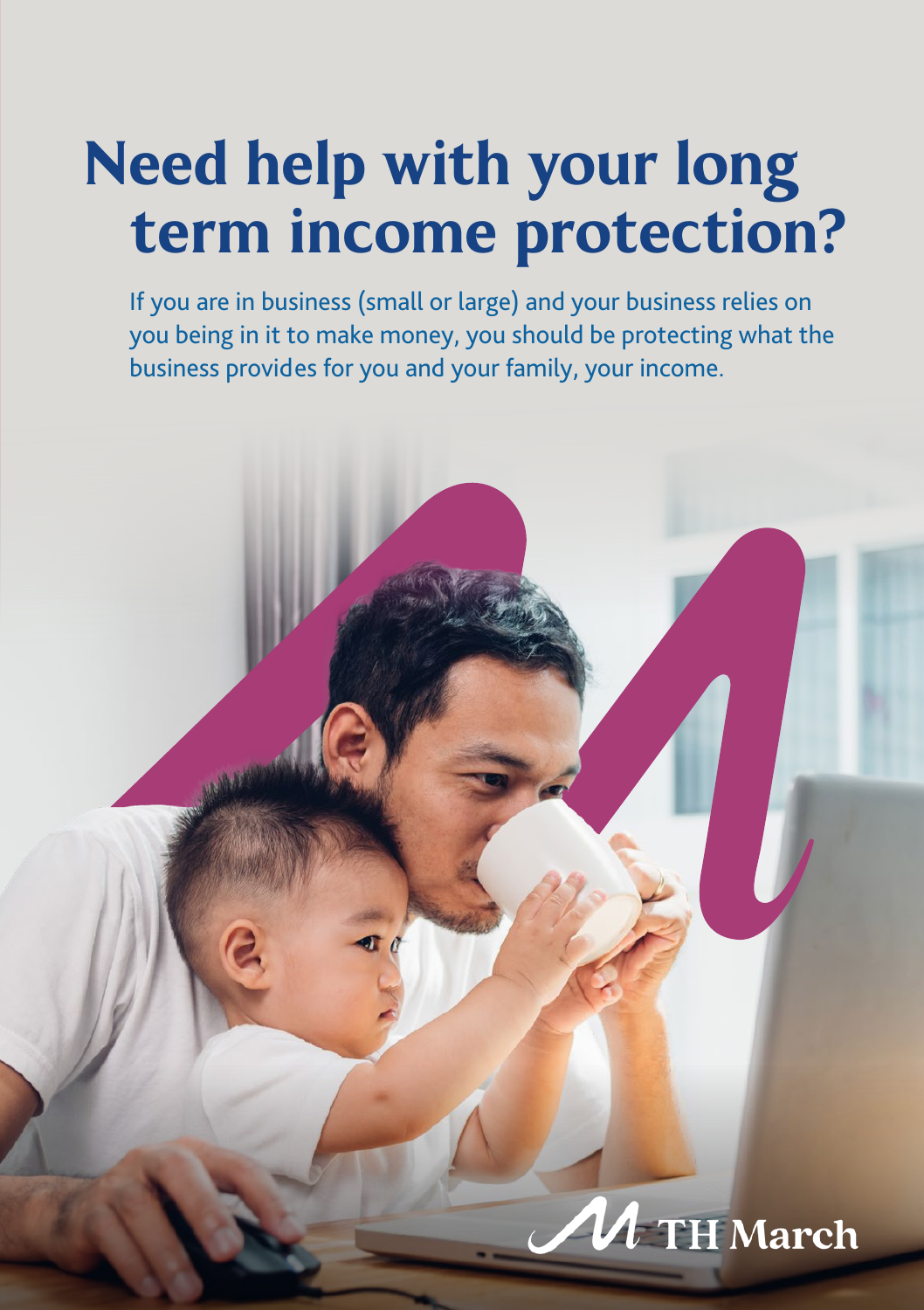# Protect your family and your business

Think about what will happen to your business if you or other key individuals aren't able to get to work because of a disabling illness or accident. How long could you keep your income going and pay for someone to do what you do?

If you are like many successful people running their own business then the expertise, drive, commitment and hours you put in might not be replaceable with emploving just one person.

Running a business as a limited company presents you with lots of choices. Group schemes, Executive Income Replacement, Key Person Income Replacement or Individual Cover.

Do you know what the State will pay you if you can't work; will you only get Statutory Sick Pay? If your partner has a good job or you have substantial savings the need for cover may not be as high.

### Long Term Income Protection

This is sometimes called Permanent Health Insurance (PHI). This is a long term contract which once underwritten will mean you are covered until the end date, even if something goes wrong with your health. Not all policies are the same; some have reviewable premiums so the product provider can increase them depending on their overall claims experience. Others have guaranteed premiums, so you will know what you are going to pay. Not so easy for the price comparison sites to provide you with like for like comparisons, they will probably want to ring you back.

#### So what does it cover?

It doesn't give you a lump sum on death or loss of a limb etc like a Personal Accident policy. It is designed to give you an income over a longer term if you can't work because of a long term illness or disability. This should be the first insurance we consider, what can be more important than our income, it pays for everything else we do! The frustration as a Financial Planner and for the product providers is just how few people want to even think about it.

Take it out vourself If you take out individual cover you can't insure for your whole income, there has to be an incentive to go back to work, so you can normally insure for 50% to 55% of your gross income. You pay for it yourself out of your taxed and NI'd income. The benefit on an individual plan will normally be paid to you tax free and you would still be receiving State benefits. Depending on the cover you take out a policy could pay you an income from the point of you not being able to work right up until the end date of your policy, which you would normally select as your retirement date. Now that the State Retirement Age is going up most providers will let you have cover until you are 70.

Let the company pay for it With Executive Cover the company takes out the policy. In a claim the money is paid to the company which in turn pays you under PAYE. You can normally insure up to 80% of your income, income that can be made up of salary, dividends and repayment of director's loans. You can also insure pension contributions made by the company and employer's NI contributions. With the strain of paying you taken off the company, the company can commit to paying for someone to fill the gap left by your shoes. It isn't a P11D benefit to the person covered and the cost can normally be classed as a business expense.

With Key Person Cover the company takes out the policy. In a claim the income is paid to the company and can be used to compensate for loss of revenue, to pay a temporary replacement or to fund sick pay for the key person.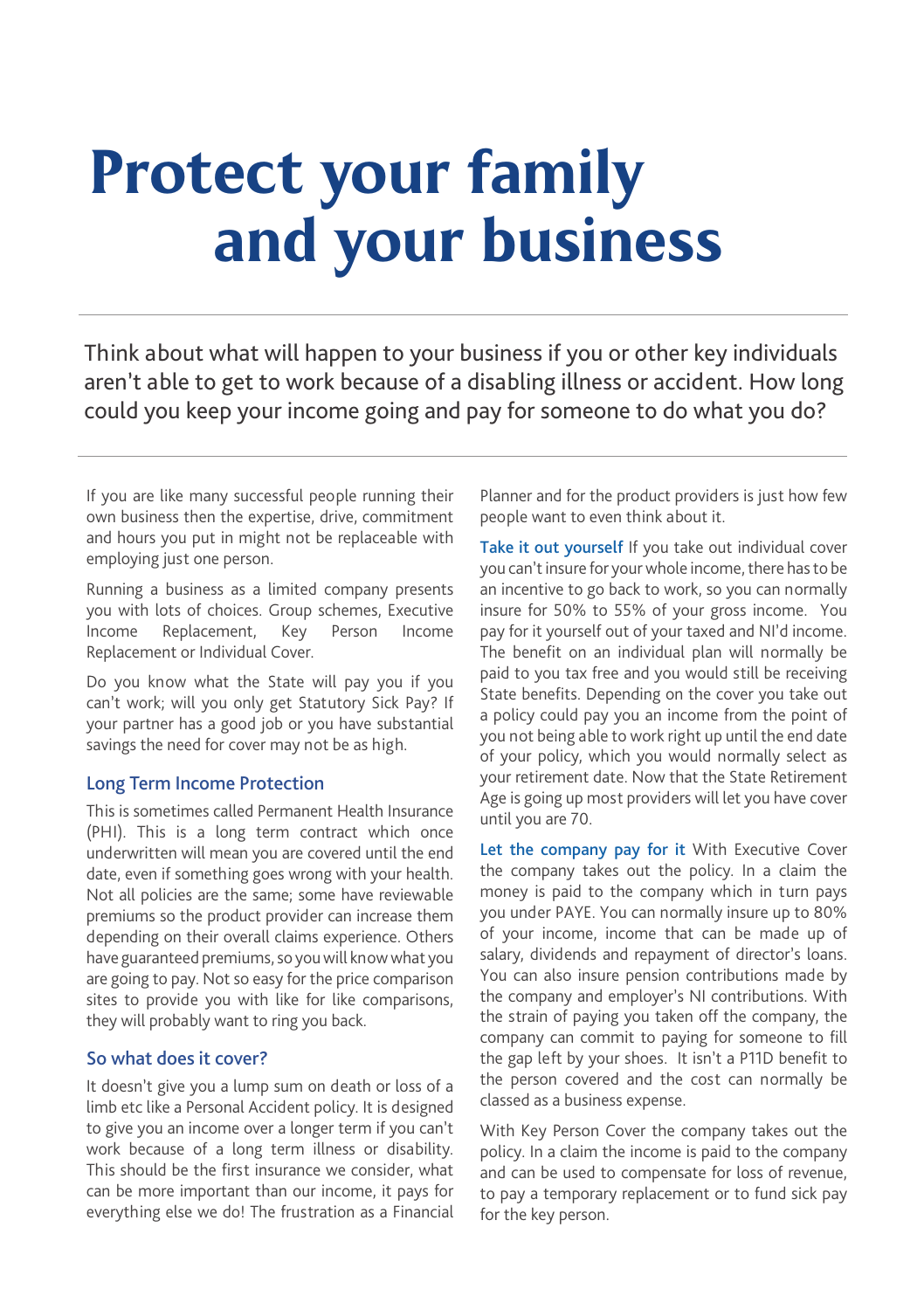

The cover is based on the value of the person to the business not the proportion of the business the person owns. The maximum amount of cover for Key Person Income Protection is often higher than available under Executive Cover as it is based on the loss of profit to the company.

With a Group Scheme (if you have enough employees, normally 5 or more), you can protect your whole work force, or perhaps just your senior management. Not only can you protect the income of those covered, insurers will help you to be pro-active around early intervention, getting staff back to work more quickly, and rehabilitation, reducing absenteeism in your business.

## Options and Costs

The longer the deferred period is (the time before you can claim), the lower the cost. This is where sometimes a little Personal Accident Cover combined with Long Term Income Protection can provide the best solution. A Personal Accident Policy could provide some short term protection, from say 7 days to a year, and then the Long Term Income Protection can have a long deferred period of 12 months reducing the costs.

I won't sell you the reasons for having cover by bombarding you with statistics, but the chances are if you are off long term then it will be that, longer term. So inflation could affect the spending power of the cover (your income) in a claim. For a little extra you can have your cover increasing by the rate of inflation in a claim. It's a sensible option.

What you do for a living has a big impact on the cost, an office worker will normally pay the least (lower risk) and some more dangerous occupations may not be insurable at all. It may hurt to pay more if you are in a higher risk occupation, but there is only one reason for this, you are more likely to claim. Dangerous sports and pastimes can increase the cost. Your health when you take out the cover will also affect the costs. The older you are the more it will cost as the risk goes up as we get older. Not ideal, but often we compromise what we need and want with what we can afford. One option is to limit the benefit when you claim to 5 years; this can reduce the cost considerably.

What should I look out for? Decide what you need. Check if the cover is for your occupation, i.e. it will pay– out if you can't pursue your normal occupation. Some occupations are not insurable. If you pay yourself by salary and dividends make sure the insurance company will take the dividends into account

## Get yourself a Back-Up Plan

When times are hard we focus more on protecting what we have already got. We work hard for the income that provides everything our families need, getting a back-up plan is a must in financial planning. If you are confused then get advice from someone who can go to the whole of the market and make a recommendation based on your circumstances. We can select the right cover from the right product provider that is right for you.

When one trip to the coffee house can cost you a small fortune (coffee and panini all around as well as hot chocolate for the children) the cost of protection doesn't seem so high. Have a coffee and a bite out four times a month and you have spent a lot of money. Most families spend more on their mobiles than they do on insuring their long term future. At least if you own a business you can soften the cost by letting your business pay for the cover.